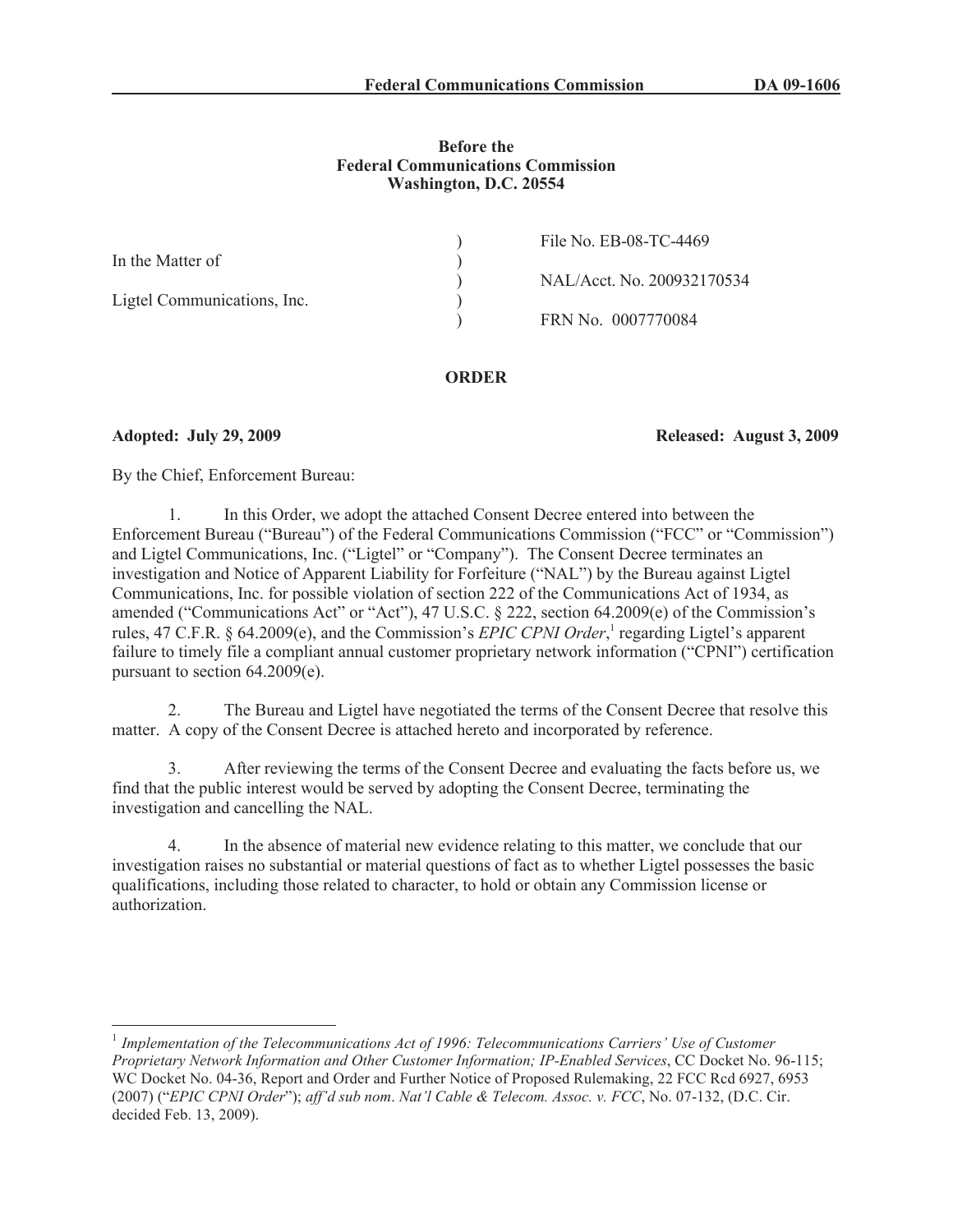5. Accordingly, **IT IS ORDERED** that, pursuant to sections 4(i) and 503(b) of the Communications Act of 1934, as amended,<sup>2</sup> and sections 0.111 and 0.311 of the Commission's rules,<sup>3</sup> the Consent Decree attached to this Order **IS ADOPTED**.

6. **IT IS FURTHER ORDERED** that the above-captioned investigation **IS TERMINATED** and the Notice of Apparent Liability for Forfeiture **IS CANCELLED**.

## FEDERAL COMMUNICATIONS COMMISSION

Kris Anne Monteith Chief, Enforcement Bureau

 $^{2}$  47 U.S.C. §§ 154(i), 503(b).

<sup>3</sup> 47 C.F.R. §§ 0.111, 0.311.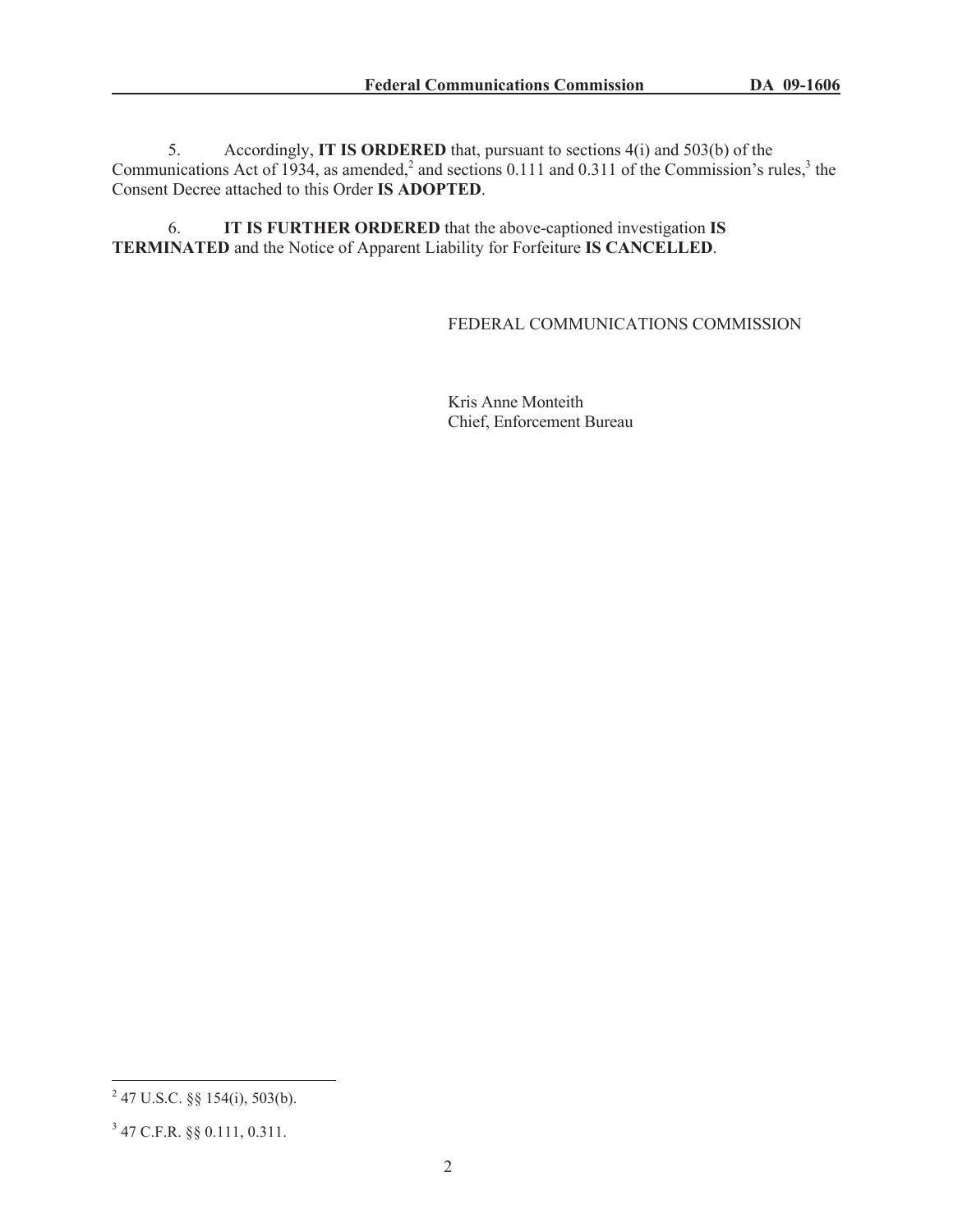### **Before the Federal Communications Commission Washington, D.C. 20554**

|                             | File No. EB-08-TC-4469     |
|-----------------------------|----------------------------|
| In the Matter of            |                            |
|                             | NAL/Acct. No. 200932170534 |
| Ligtel Communications, Inc. |                            |
|                             | FRN No. 0007770084         |

### **CONSENT DECREE**

1. The Enforcement Bureau **(**"Bureau") and Ligtel Communications, Inc. ("Ligtel" or the "Company"), by their authorized representatives, hereby enter into this Consent Decree for the purpose of cancelling the Notice of Apparent Liability ("NAL") and terminating the Enforcement Bureau's investigation into Ligtel's possible noncompliance with the requirements of section 222 of the Communications Act of 1934, as amended ("Communications Act" or "Act"), 47 U.S.C. § 222, section 64.2009(e) of the Commission's rules, 47 C.F.R. § 64.2009(e), and the Commission's *EPIC CPNI Order*. 1

### **I. DEFINITIONS**

- 2. For the purposes of this Consent Decree, the following definitions shall apply:
	- (a) "Act" means the Communications Act of 1934, as amended, 47 U.S.C. § 151 *et seq.*
	- (b) "Adopting Order" means an Order of the Commission adopting the terms of this Consent Decree without change, addition, deletion, or modification.
	- (c) "Bureau" means the Enforcement Bureau of the Federal Communications Commission.
	- (d) "Commission" and "FCC" mean the Federal Communications Commission and all of its bureaus and offices.
	- (e) "Compliance Plan" means the program described in this Consent Decree at paragraph 10.
	- (f) "Effective Date" means the date on which the Commission releases the Adopting Order.
	- (g) "Investigation" means the investigation commenced by the Bureau's letter of inquiry<sup>2</sup> regarding whether Ligtel violated the requirements of section 222 of the

<sup>&</sup>lt;sup>1</sup> Implementation of the Telecommunications Act of 1996: Telecommunications Carriers' Use of Customer *Proprietary Network Information and Other Customer Information; IP-Enabled Services*, CC Docket No. 96-115; WC Docket No. 04-36, Report and Order and Further Notice of Proposed Rulemaking, 22 FCC Rcd 6927, 6953 (2007) ("*EPIC CPNI Order*"); *aff'd sub nom*. *Nat'l Cable & Telecom. Assoc. v. FCC*, No. 07-132, (D.C. Cir. decided Feb. 13, 2009).

<sup>&</sup>lt;sup>2</sup> See Letter from Marcy Greene, Deputy Division Chief, Telecommunications Consumers Division, Enforcement Bureau, FCC to Ligtel (Sept. 5, 2008) ("LOI").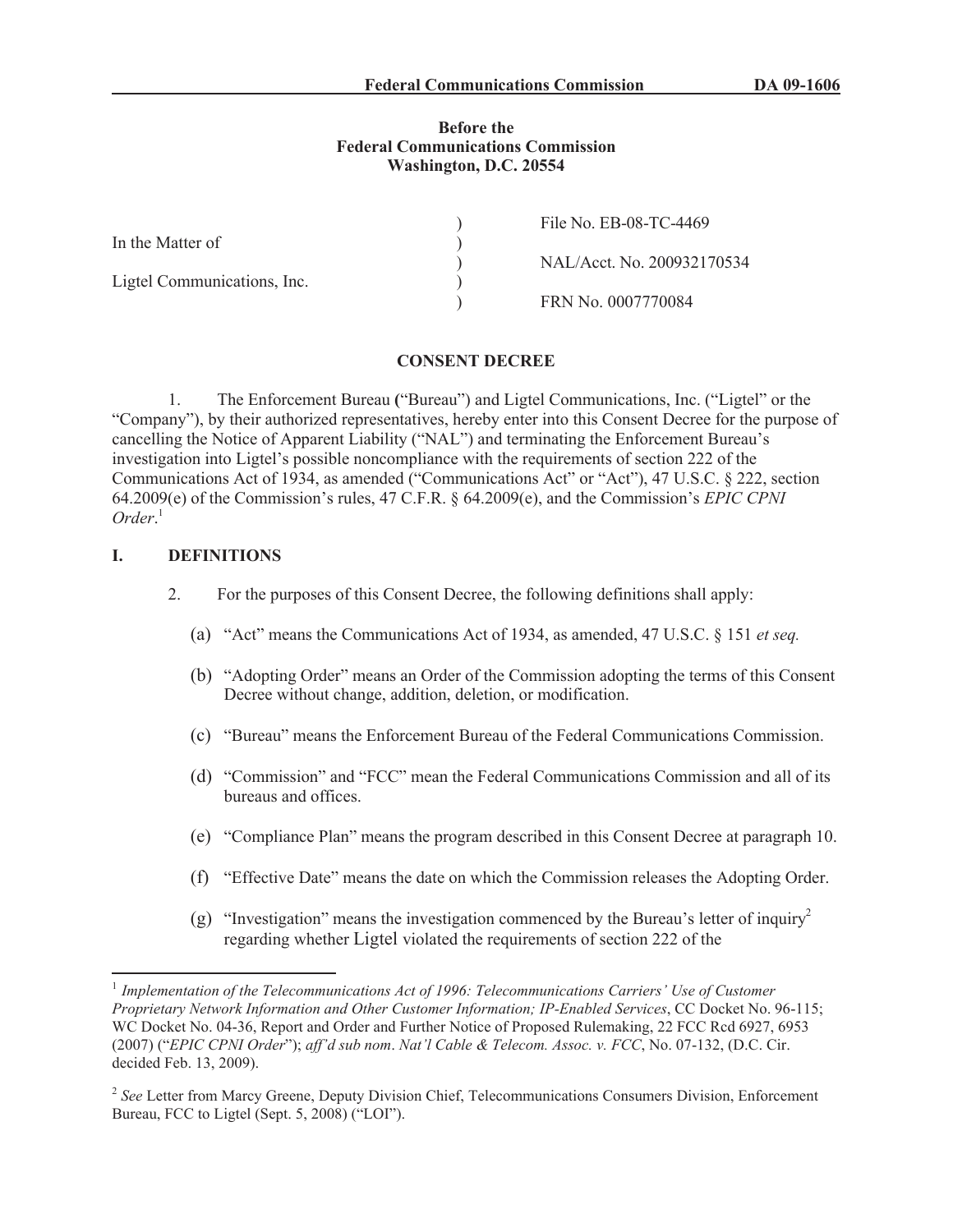Communications Act and section  $64.2009(e)$  of the Commission's rules by failing to file a compliant customer proprietary network information ("CPNI") certification.<sup>3</sup>

- (h) "Ligtel" means Ligtel Communications, Inc. and its predecessors-in-interest and successors-in-interest.
- (i) "NAL" means Notice of Apparent Liability for Forfeiture.
- (j) "Parties" means Ligtel and the Bureau.
- (k) "Rules" means the Commission's regulations found in Title 47 of the Code of Federal Regulations.

## **II. BACKGROUND**

3. Section 222 imposes the general duty on all telecommunications carriers to protect the confidentiality of their subscribers' proprietary information.<sup>4</sup> The Commission has issued rules implementing section 222 of the Act.<sup>5</sup> The Commission required carriers to establish and maintain a system designed to ensure that carriers adequately protected their subscribers' CPNI. Section 64.2009(e) is one such requirement.

4. In 2006, some companies, known as "data brokers," advertised the availability of records of wireless subscribers' incoming and outgoing telephone calls for a fee.<sup>6</sup> Data brokers also advertised

 $3$  47 C.F.R. 64.2009(e).

<sup>&</sup>lt;sup>4</sup> Section 222 of the Communications Act, 47 U.S.C § 222, provides that: "Every telecommunications carrier has a duty to protect the confidentiality of proprietary information of, and relating to, other telecommunications carriers, equipment manufacturers, and customers, including telecommunication carriers reselling telecommunications services provided by a telecommunications carrier." Prior to the 1996 Act, the Commission had established CPNI requirements applicable to the enhanced services operations of AT&T, the Bell Operating Companies ("BOCs"), and GTE, and the customer premises equipment ("CPE") operations of AT&T and the BOCs, in the Computer II, Computer III, GTE Open Network Architecture ("ONA"), and BOC CPE Relief proceedings. *See Implementation of the Telecommunications Act of 1996: Telecommunications Carriers' Use of Customer Proprietary Network Information and Other Customer Information and Implementation of Non-Accounting Safeguards of Sections 271 and 272 of the Communications Act of 1934, as amended*, CC Docket Nos. 96-115 and 96-149, Second Report and Order and Further Notice of Proposed Rulemaking, 13 FCC Rcd 8061, 8068-70, para. 7 (1998) ("*CPNI Order*") (describing the Commission's privacy protections for confidential customer information in place prior to the 1996 Act.

<sup>5</sup> *See CPNI Order*. *See also Implementation of the Telecommunications Act of 1996: Telecommunications Carriers' Use of Customer Proprietary Network Information and Other Customer Information and Implementation of the Non-Accounting Safeguards of Sections 271 and 272 of the Communications Act of 1934, as amended*, CC Docket Nos. 96-115 and 96-149, Order on Reconsideration and Petitions for Forbearance, 14 FCC Rcd 14409 (1999); *Implementation of the Telecommunications Act of 1996: Telecommunications Carriers' Use of Customer Proprietary Network Information and Other Customer Information and Implementation of the Non-Accounting Safeguards of Sections 271 and 272 of the Communications Act of 1934, as amended, CC Docket Nos. 96-115 and 96-149; 2000 Biennial Regulatory Review -- Review of Policies and Rules Concerning Unauthorized Changes of Consumers' Long Distance Carriers, CC Docket No. 00-257*, Third Report and Order and Third Further Notice of Proposed Rulemaking, 17 FCC Rcd 14860 (2002); *EPIC CPNI Order*.

<sup>6</sup> *See, e.g.*, http://www.epic.org/privacy/iei/.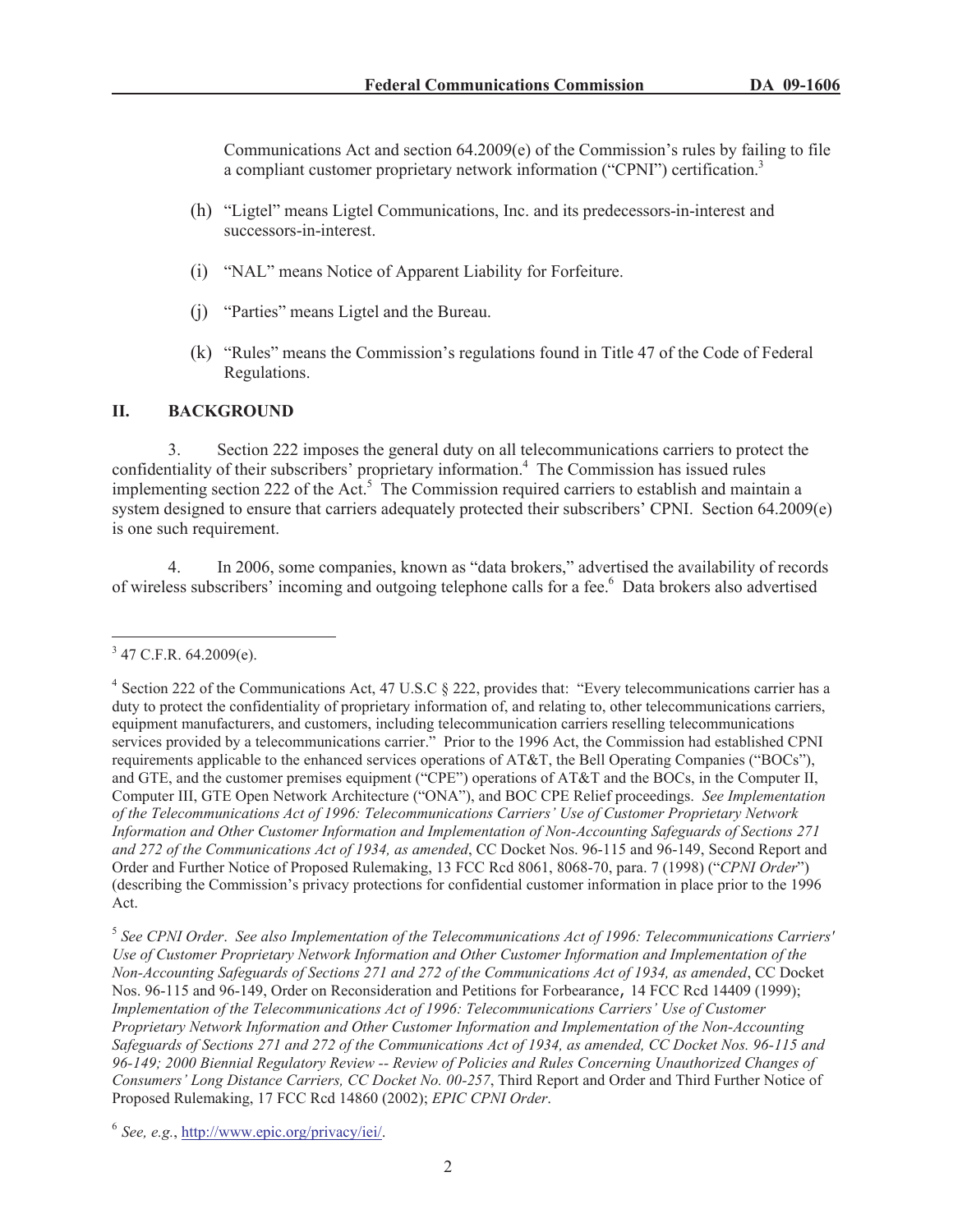the availability of certain landline toll calls.<sup>7</sup> On April 2, 2007, the Commission strengthened its privacy rules with the release of the *EPIC CPNI Order*, <sup>8</sup> which adopted additional safeguards to protect CPNI against unauthorized access and disclosure. The *EPIC CPNI Order* was directly responsive to the actions of databrokers, or pretexters, to obtain unauthorized access to CPNI.<sup>9</sup> The *EPIC CPNI Order* requires that all companies subject to the CPNI rules file annually, on or before March 1, a certification with the Commission pursuant to amended rule 47 C.F.R. § 64.2009(e).<sup>10</sup> Additionally, companies must now provide, with their certification, "an explanation of any actions taken against data brokers and a summary of all customer complaints received in the past year concerning the unauthorized release of CPNI."<sup>11</sup>

5. The Bureau sent a Letter of Inquiry ("LOI") to Ligtel on September 5, 2008, asking it to provide copies and evidence of its timely filed CPNI compliance certificate for 2007, which was due by March 1, 2008, pursuant to section 64.2009(e) of the Commission's rules or an explanation as to why no certification was filed.<sup>12</sup> Ligtel filed a response to the LOI on September 12, 2008.<sup>13</sup> The Bureau concluded that Ligtel failed to submit satisfactory evidence of its timely filing of the annual CPNI compliance certification.<sup>14</sup> Accordingly, on February 24, 2009, the Bureau released the *Omnibus NAL* against numerous companies, including Ligtel, proposing a monetary forfeiture of twenty thousand dollars (\$20,000) for its apparent failure to comply with section  $64.2009(e)$  of the Commission's rules,<sup>15</sup> and the Commission's *EPIC CPNI Order*, and ordered the Company either to pay the proposed forfeiture or file a written response within thirty (30) days of the release date stating why the proposed forfeiture should be reduced or canceled. Ligtel requested that the Bureau enter into settlement discussions.

# **III. TERMS OF AGREEMENT**

6. **Adopting Order.** The Parties agree that the provisions of this Consent Decree shall be subject to final approval by the Bureau by incorporation of such provisions by reference in the Adopting Order without change, addition, modification, or deletion.

9 *Id.* at 6928.

<sup>10</sup> *Id.* at 6953; 47 C.F.R. § 64.2009(e).

<sup>11</sup> *EPIC CPNI Order*, 22 FCC Rcd at 6953.

<sup>12</sup> *See* note 2, *supra.*

<sup>13</sup> See Letter from Thomas J. Moorman, Counsel to Ligtel, to Marcy Greene, Deputy Division Chief, Telecommunications Consumers Division, Enforcement Bureau, FCC (Sept. 12, 2008).

<sup>14</sup> Annual CPNI Certification, Omnibus Notice of Apparent Liability for Forfeiture, 24 FCC Rcd.2299 (Enf. Bur. 2009) ("*Omnibus NAL*").

<sup>15</sup> *Id.*

<sup>7</sup> *See id.*

<sup>&</sup>lt;sup>8</sup> *EPIC CPNI Order*, 22 FCC Rcd 6927. Specifically, pursuant to section 64.2009(e): A telecommunications carrier must have an officer, as an agent of the carrier, sign and file with the Commission a compliance certificate on an annual basis. The officer must state in the certification that he or she has personal knowledge that the company has established operating procedures that are adequate to ensure compliance with the rules in this subpart. The carrier must provide a statement accompanying the certification explaining how its operating procedures ensure that it is or is not in compliance with the rules in this subpart. In addition, the carrier must include an explanation of any actions taken against data brokers and a summary of all customer complaints received in the past year concerning the unauthorized release of CPNI. This filing must be made annually with the Enforcement Bureau on or before March 1 in EB Docket No. 06-36, for data pertaining to the previous calendar year. 47 C.F.R. § 64.2009(e).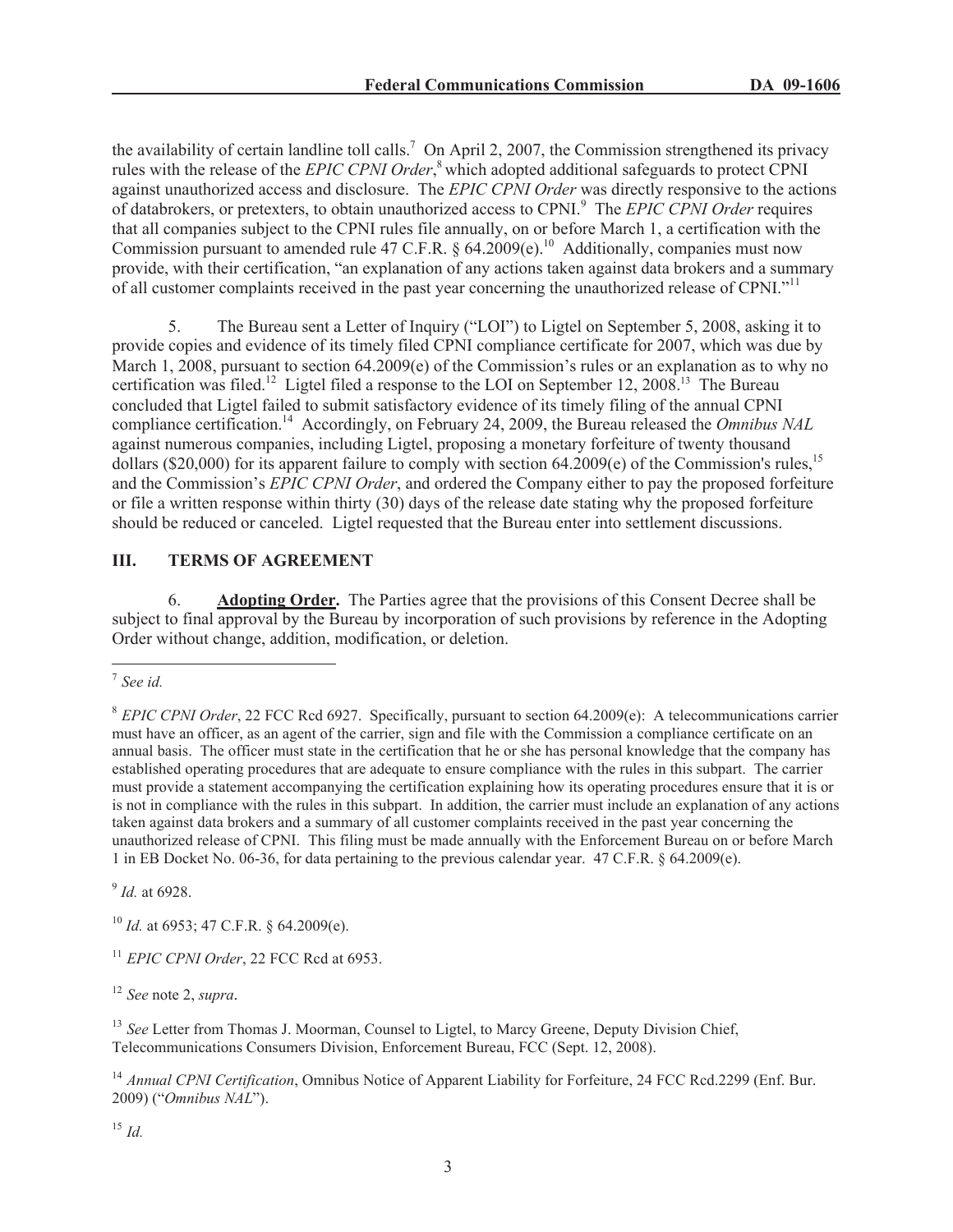7. **Jurisdiction.** Ligtel agrees that the Bureau has jurisdiction over it and the matters contained in this Consent Decree and has the authority to enter into and adopt this Consent Decree.

8. **Effective Date; Violations.** The Parties agree that this Consent Decree shall become effective on the date on which the FCC releases the Adopting Order. Upon release, the Adopting Order and this Consent Decree shall have the same force and effect as any other Order of the Bureau. Any violation of the Adopting Order or of the terms of this Consent Decree shall constitute a separate violation of a Bureau Order, entitling the Bureau to exercise any rights and remedies attendant to the enforcement of a Bureau Order.

9. **Termination of Investigation.** In express reliance on the covenants and representations in this Consent Decree and to avoid further expenditure of public resources, the Bureau agrees to terminate its investigation and to cancel the NAL. In consideration for the termination of said investigation and cancellation of the NAL, Ligtel agrees to the terms, conditions, and procedures contained herein. The Bureau further agrees that, in the absence of new material evidence, the Bureau will not use the facts developed in this investigation through the Effective Date of the Consent Decree, or the existence of this Consent Decree, to institute, on its own motion, or to recommend to the Commission, any new proceeding, formal or informal, or take any action on its own motion against Ligtel concerning the matters that were the subject of the investigation. The Bureau also agrees that it will not use the facts developed in this investigation through the Effective Date of this Consent Decree, or the existence of this Consent Decree, to institute on its own motion any proceeding, formal or informal, or take any action on its own motion against Ligtel with respect to Ligtel's basic qualifications, including its character qualifications, to be a Commission licensee or authorized common carrier or hold Commission authorizations.

10. **Compliance Plan.** For purposes of settling the matters set forth herein and to help ensure compliance with the Commission's CPNI rules, Ligtel agrees to take all measures necessary to achieve full compliance with section 64.2009(e) of the Commission's rules. Ligtel agrees to train its personnel as to when they are and are not authorized to use CPNI. Ligtel further agrees to have an express disciplinary process in place for the unauthorized use of CPNI. Additionally, Ligtel agrees to submit a copy of its annual section 64.2009(e) compliance certificate, which it is required to file annually in EB Docket 06-36, for each of two (2) years following the Effective Date of this Consent Decree to the Chief, Telecommunications Consumers Division, Enforcement Bureau, Federal Communications Commission, 445 12th Street, S.W. Room 4-C244, Washington, D.C. 20554, and must include the file number listed above. Ligtel will also send an electronic copy of its certification to other Telecommunications Consumers Division staff as directed by the Division Chief. This Consent Decree will expire two (2) years after the Effective Date or upon the termination of the certification requirement set forth in section 64.2009(e) of the Commission's rules, 47 C.F.R. § 64.2009(e), whichever is earlier.

11. **Section 208 Complaints; Subsequent Investigations.** Nothing in this Consent Decree shall prevent the Commission or its delegated authority from adjudicating complaints filed pursuant to section 208 of the Act against Ligtel or its affiliates for alleged violations of the Act, or for any other type of alleged misconduct, regardless of when such misconduct took place. The Commission's adjudication of any such complaint will be based solely on the record developed in that proceeding. Except as expressly provided in this Consent Decree, this Consent Decree shall not prevent the Commission from investigating new evidence of noncompliance by Ligtel of the Act, the rules, or the Order.

12. **Voluntary Contribution.** Ligtel agrees that it will make a voluntary contribution to the United States Treasury in the amount of \$1,000. The contribution will be made within thirty (30) calendar days after the Effective Date of the Adopting Order. Payment must be made by check or similar instrument, payable to the order of the Federal Communications Commission. The payment must include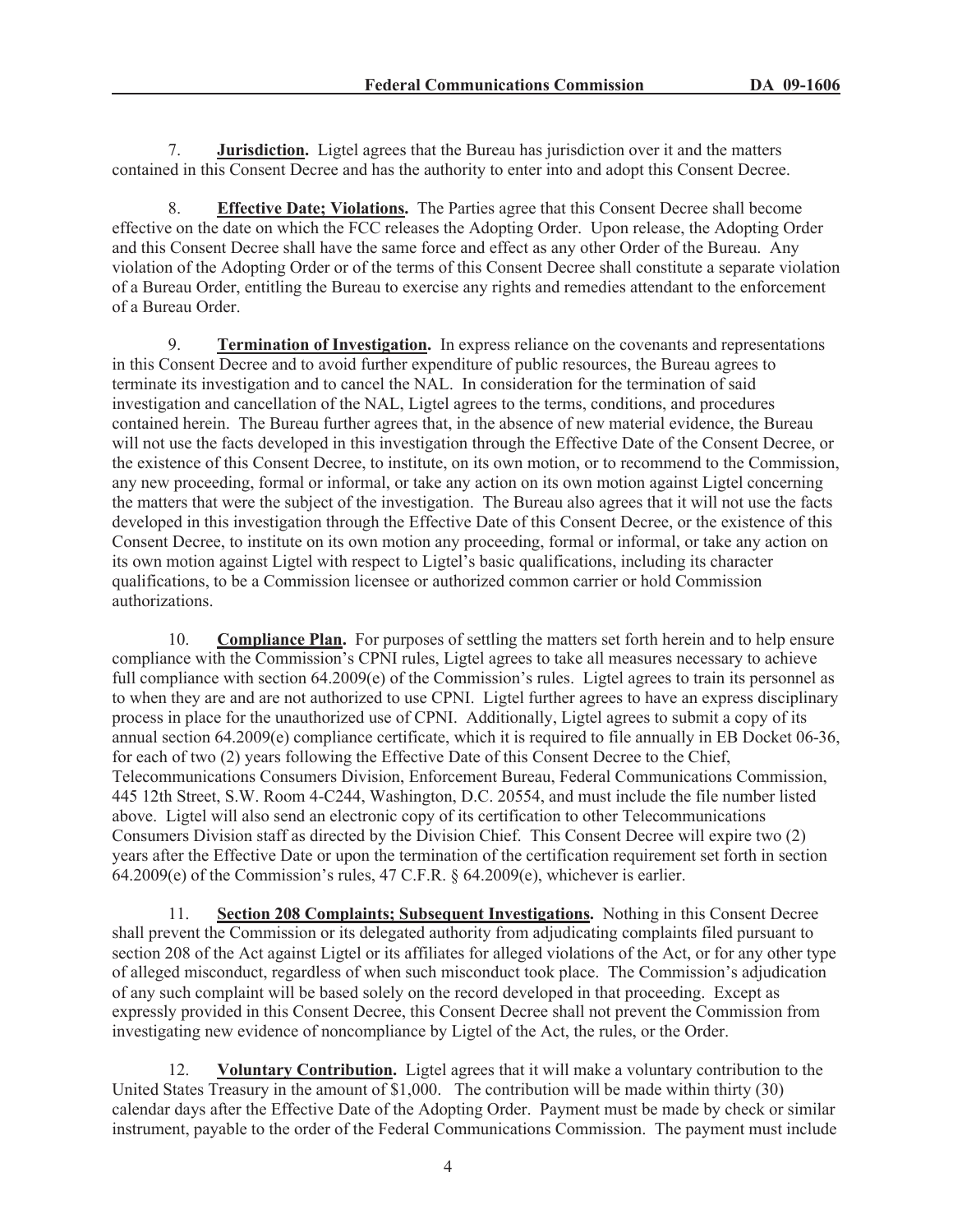the NAL/Account Number and FRN Number referenced in the caption to the Adopting Order. Payment by check or money order may be mailed to Federal Communications Commission, P.O. Box 979088, St. Louis, MO 63197-9000. Payment by overnight mail may be sent to U.S. Bank – Government Lockbox #979088, SL-MO-C2-GL, 1005 Convention Plaza, St. Louis, MO 63101. Payment by wire transfer may be made to ABA Number 021030004, receiving bank TREAS/NYC, and account number 27000001. For payment by credit card, an FCC Form 159 (Remittance Advice) must be submitted. When completing the FCC Form 159, enter the NAL/Account number in block number 23A (call sign/other ID), and enter the letters "FORF" in block number 24A (payment type code). Ligtel will also send electronic notification on the date said payment is made to Johnny.drake $@$ fcc.gov.

13. **Waivers.** Ligtel waives any and all rights it may have to seek administrative or judicial reconsideration, review, appeal or stay, or to otherwise challenge or contest the validity of this Consent Decree and the Adopting Order, provided the Commission issues an Adopting Order adopting the Consent Decree without change, addition, modification, or deletion. Ligtel shall retain the right to challenge the Commission's interpretation of the Consent Decree or any terms contained herein. If either Party (or the United States on behalf of the Commission) brings a judicial action to enforce the terms of the Adopting Order, neither Ligtel nor the Commission shall contest the validity of the Consent Decree or the Adopting Order, and Ligtel shall waive any statutory right to a trial *de novo*. Ligtel hereby agrees to waive any claims it may otherwise have under the Equal Access to Justice Act, 5 U.S.C. § 504 and 47 C.F.R. § 1.1501 *et seq*., relating to the matters addressed in this Consent Decree.

14. **Severability.** The Parties agree that if any of the provisions of the Adopting Order or the Consent Decree shall be invalid or unenforceable, such invalidity or unenforceability shall not invalidate or render unenforceable the entire Adopting Order or Consent Decree, but rather the entire Adopting Order or Consent Decree shall be construed as if not containing the particular invalid or unenforceable provision or provisions, and the rights and obligations of the Parties shall be construed and enforced accordingly. In the event that this Consent Decree in its entirety is rendered invalid by any court of competent jurisdiction, it shall become null and void and may not be used in any manner in any legal proceeding.

15. **Subsequent Rule or Order.** The Parties agree that if any provision of the Consent Decree conflicts with any subsequent rule or Order adopted by the Commission (except an Order specifically intended to revise the terms of this Consent Decree to which Ligtel does not expressly consent) that provision will be superseded by such Commission rule or Order.

16. **Successors and Assigns.** Ligtel agrees that the provisions of this Consent Decree shall be binding on its successors, assigns, and transferees.

17. **Final Settlement.** The Parties agree and acknowledge that this Consent Decree shall constitute a final settlement between the Parties. The Parties further agree that this Consent Decree does not constitute either an adjudication on the merits or a factual or legal finding or determination regarding any compliance or noncompliance with the requirements of the Act or the Commission's rules and Orders.

18. **Modifications.** This Consent Decree cannot be modified without the advance written consent of both Parties.

19. **Paragraph Headings.** The headings of the Paragraphs in this Consent Decree are inserted for convenience only and are not intended to affect the meaning or interpretation of this Consent Decree.